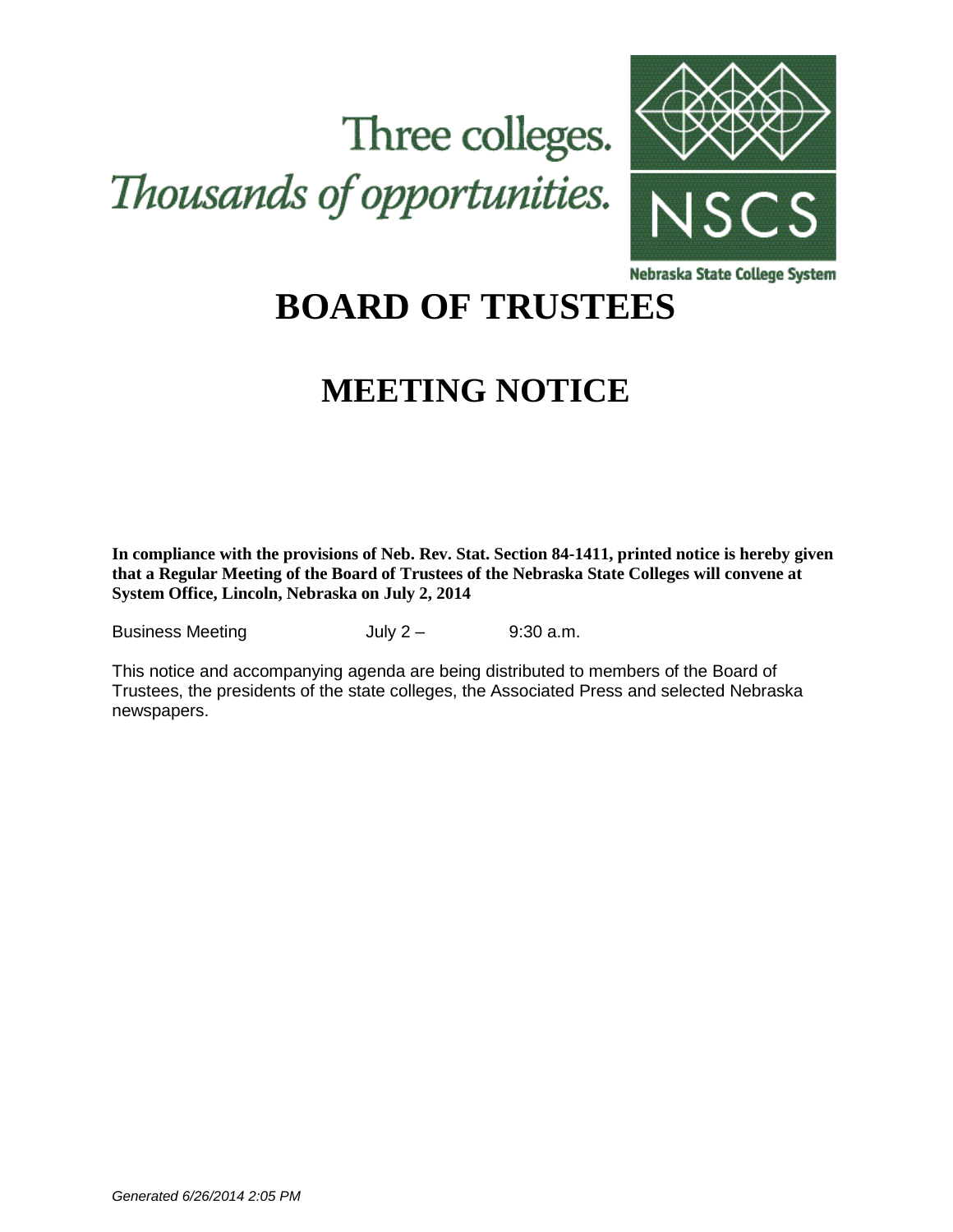**Regular Meeting Wednesday, July 2, 2014 12:00 AM**

#### **SPECIAL BOARD OF TRUSTEES MEETING July 2, 2014 LIFESIZE VIDEOCONFERENCE**

**Locations**

**Chadron State College, 10th & Main, Miller Hall, Room 109 NSCS Office, 1327 H Street, Suite 200 University of Nebraska Medical Center, Business Services Building, 4230 Leavenworth Street, Room 3037B Peru State College, 600 Hoyt Street, Hoyt Building, Room 110 Wayne State College, 1111 N Main Street, Hahn Building, Boardroom**

#### **WEDNESDAY, July 2**

#### **9:30 a.m. BOARD OF TRUSTEES BUSINESS MEETING**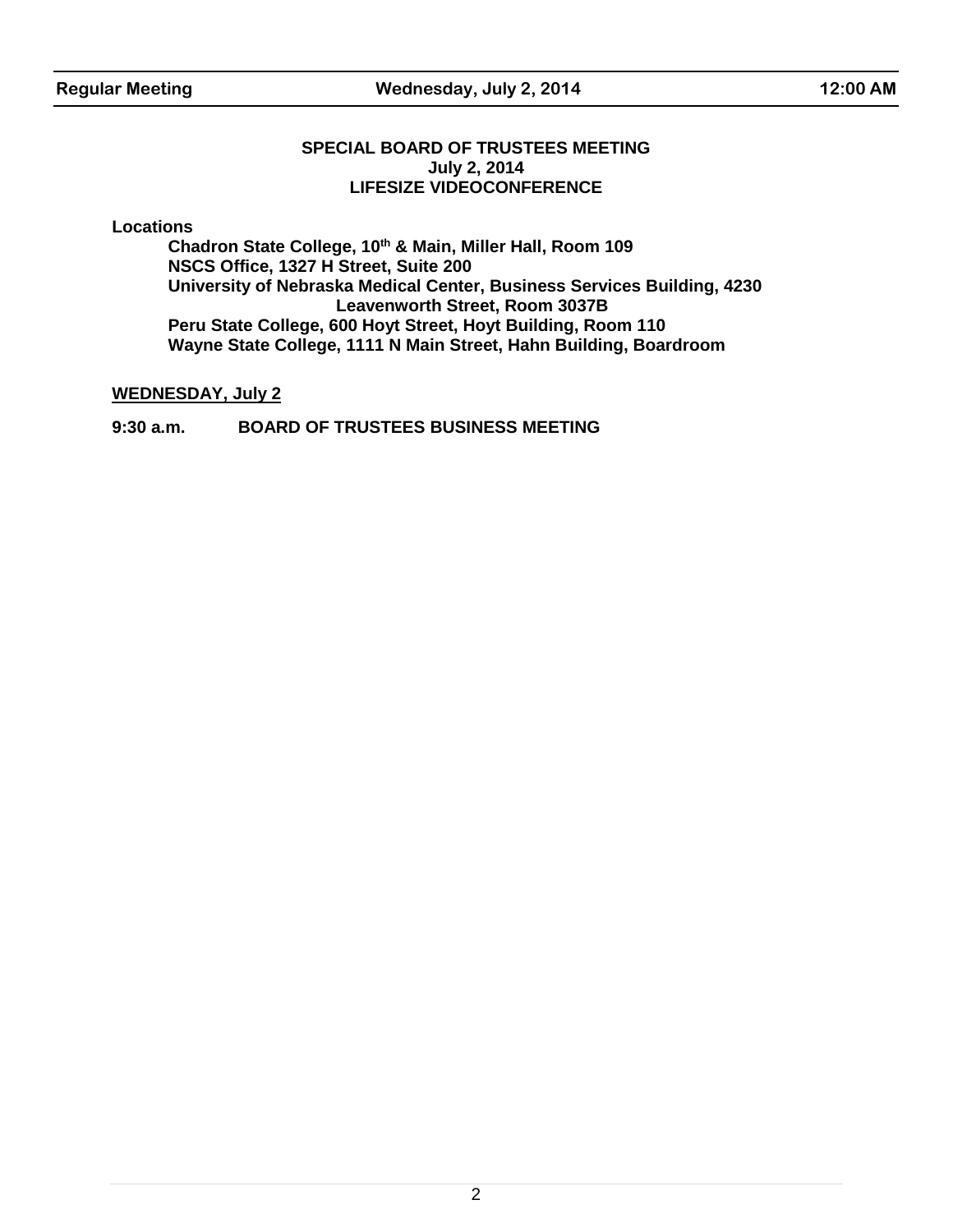#### **Call to Order**

Approval of Meeting Agenda Public Comments

#### **Items for Discussion and Action**

#### **1. Fiscal, Facilities and Audit**

- 1.1 Approve One Time Use of Cash Funds for Chicoine Event Center Construction for Chadron State College
- 1.2 Approve Use of \$400,000 in Capital Improvement Fee for the Chicoine Event Center for Chadron State College
- 1.3 Appoint Substantial Completion Committee for Eagle Ridge Housing Complex for Chadron State College
- 1.4 Approve the Reallocation of Contingency Maintenance Funds for Wayne State College
- 1.5 Use of \$100,000 in Capital Improvement Fee Funds for Memorial Stadium Repairs for Wayne State College

### **Adjournment**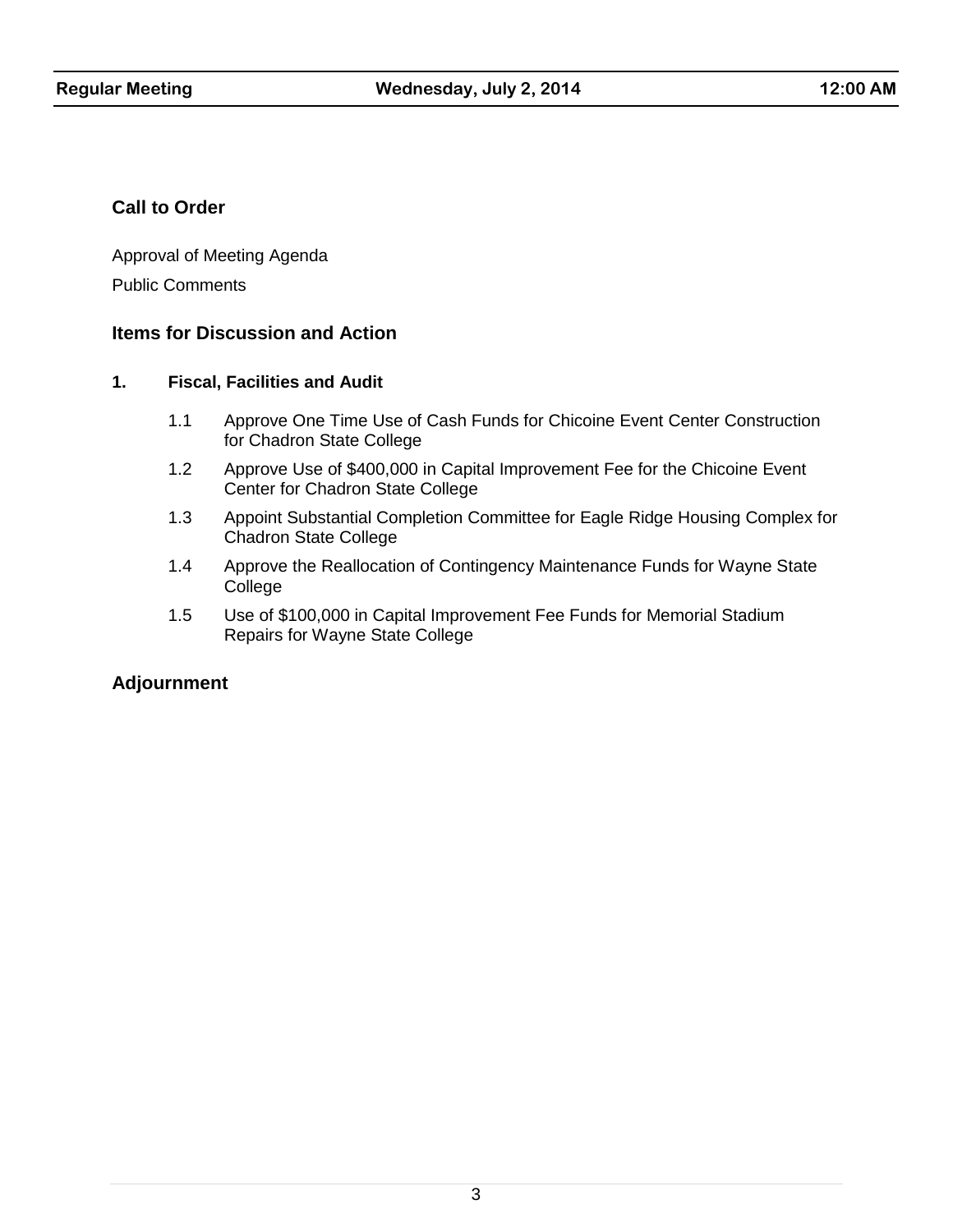#### *ACTION:* **Approve One Time Use of Cash Funds for Chicoine Event Center Construction for Chadron State College**

Chadron State College is requesting approval to use one time cash funds in the amount of \$1,436,269.19 for the Chicoine Event Center construction project.

The College is requesting additional funding approvals from the Board in order to keep the core Chicoine Event Center (Armstrong) project moving forward over the summer, and allow for *a portion* of finishes to be completed inside "shell-space" in the new structure, while the contractor is still on-site in Chadron. Due to funding limitations, the initial plan for the new Chicoine Event Center did not include all of the interior finishes in the new addition. The thought was that additional funding would be identified later to finish the shell space, which would include locker rooms, offices, and a training room. Funding proposed from the Colleges' cash funds includes the following:

| Un-appropriated cash fund operating balances                  | \$1,274,177.34 |
|---------------------------------------------------------------|----------------|
| Balance remaining from Math/Science Program Statement funding | \$162,091.85   |
| TOTAL ADDITIONAL CASH FUNDS TO CHICOINE EVENT CENTER          | \$1,436,269.19 |

The College will have adequate cash fund balances available on June 30, 2014 to support this request. A separate request is also being made for additional Capital Improvement Fee funds for the project.

This funding request is in addition to the \$400,000 requested in Capital Improvement Fees in a separate item. The total additional funding of \$1,836,269.19 will not fully complete the project. Best estimates at this time indicate that it will take an additional \$700,000 for full completion.

The System Office and Chadron State College recommend approval of the Use of Cash Funds for Chicoine Event Center Construction for Chadron State College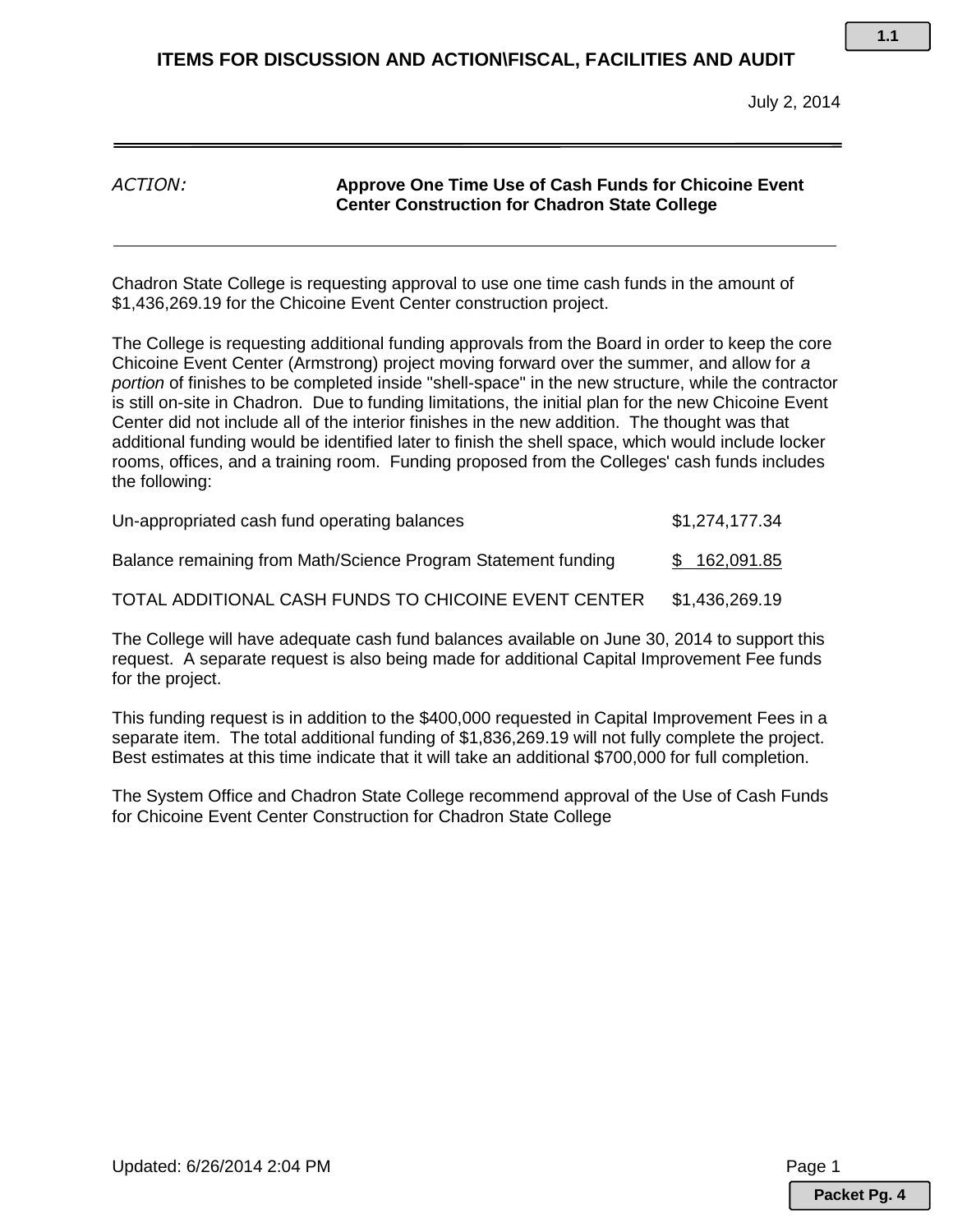*ACTION:* **Approve Use of \$400,000 in Capital Improvement Fee for the Chicoine Event Center for Chadron State College**

Chadron State seeks to commit \$400,000 of capital improvement fee funds for the Chicoine Event Center (Armstrong) renovation and addition.

The College is requesting additional Capital Improvement Fee funds from the Board in order to keep the core Chicoine Event Center (Armstrong) project moving forward over the summer, and allow for *a portion* of finishes to be completed inside "shell-space" in the new structure, while the contractor is still on-site in Chadron. Due to funding limitations, the initial plan for the new Chicoine Event Center did not include all of the interior finishes in the new addition. The thought was that additional funding would be identified later to finish the shell space, which would include locker rooms, offices, and a training room.

This funding request is in addition to the \$1,436,269.19 requested in Cash Funds in a separate item. The total additional funding of \$1,836,269.19 will not fully complete the project. Best estimates at this time indicate that it will take an additional \$700,000 for full completion.

The System Office and Chadron State College recommend approval of the Use of Capital Improvement Fee Funds for Chadron State College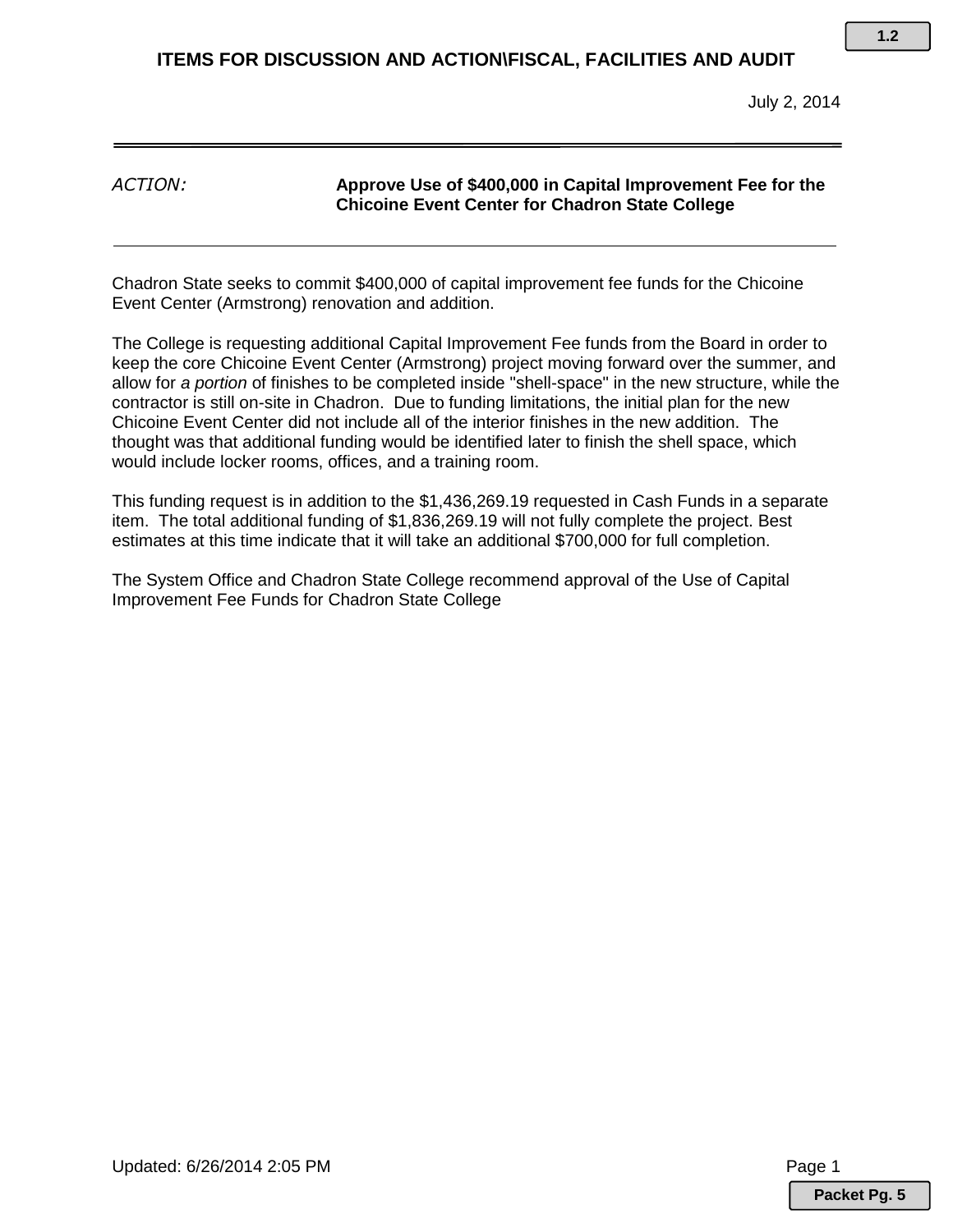July 2, 2014

#### *ACTION:* **Appoint Substantial Completion Committee for Eagle Ridge Housing Complex for Chadron State College**

The Eagle Ridge Housing Complex is nearing completion. The following individuals are recommended to participate in the Substantial Completion walk-through for this project:

Gary Bieganski, Board of Trustees Steve Hotovy, Vice Chancellor for Facilities and Information Technology, NSCS Randy Rhine, President, CSC Dale Grant, Vice President for Administration and Finance, CSC Jon Hansen, Vice President for Enrollment Management & Marketing, CSC Sherri Simons, Housing Director, CSC Blair Brennan, Physical Facilities Coordinator, CSC BVH Architects Representative Sampson Construction Representative

The System Office and Chadron State College recommend approval of the Substantial Completion Committee for Eagle Ridge Housing Complex for Chadron State College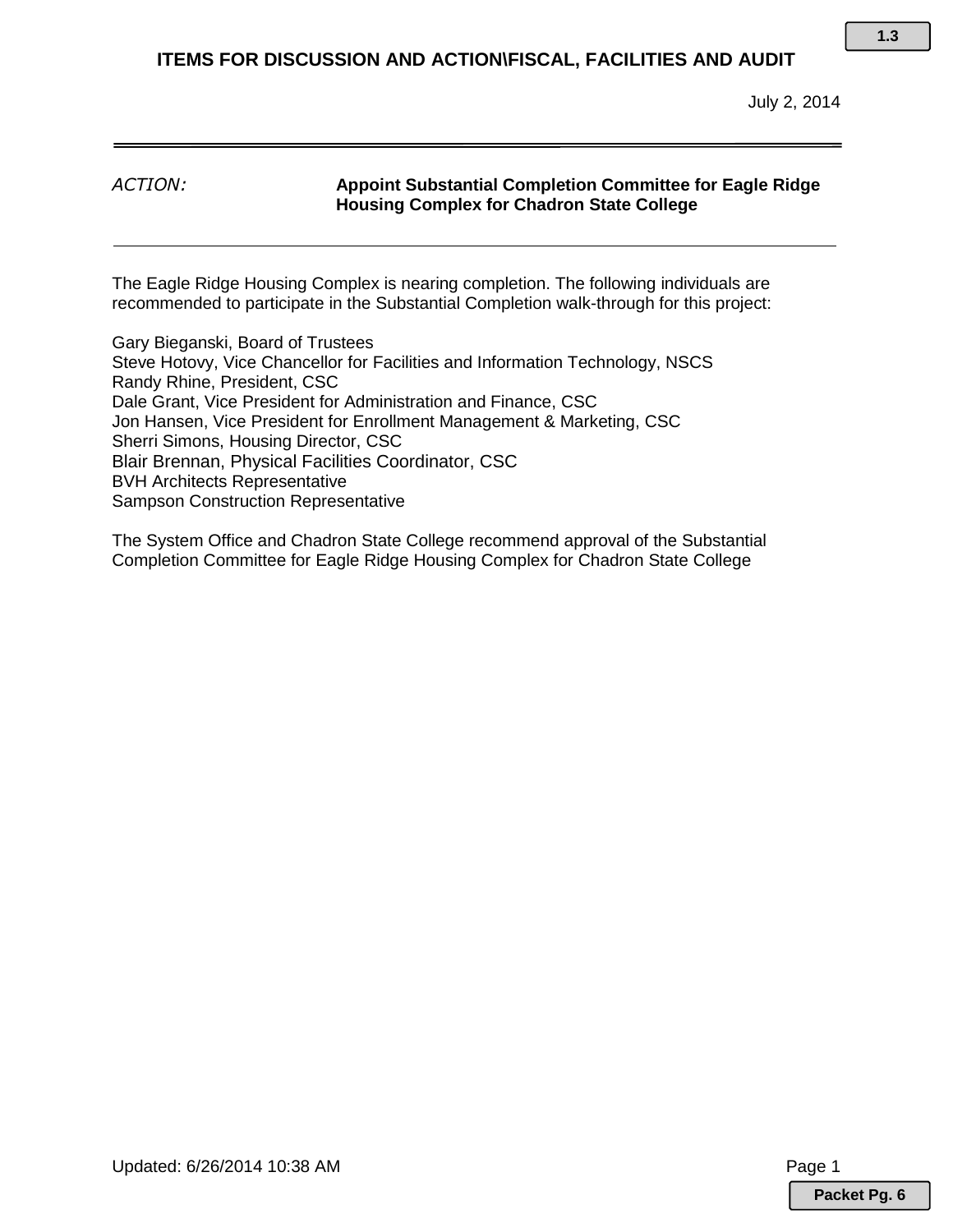| ACTION:                     | Approve the Reallocation of Contingency Maintenance Funds<br>for Wayne State College |                                                                         |
|-----------------------------|--------------------------------------------------------------------------------------|-------------------------------------------------------------------------|
| From:<br>Resolution 3/15/13 | \$108,000                                                                            | #6 Rec Center HVAC Upgrade/Sprinklers/Fire Alarm<br>Upgrade             |
| To:<br>Resolution 4/25/14   | \$108,000                                                                            | #12 Student Center Electrical Distribution System/Fire<br>Alarm Upgrade |

At Wayne State, two projects from the 2013 contingency maintenance resolution have not required the full amount of funding set aside for them. The HVAC upgrade for the Rec Center is completed, and the Rec Center fire alarm upgrade is now under contract. Bids for the electrical distribution project at the Student Center, however, have come in above the amount budgeted. The balance remaining from the Rec Center projects will provide additional funding required for the completion of the project at the Student Center this summer.

The System Office and Wayne State College recommend approval of the Reallocation of Contingency Maintenance Funds for Wayne State College